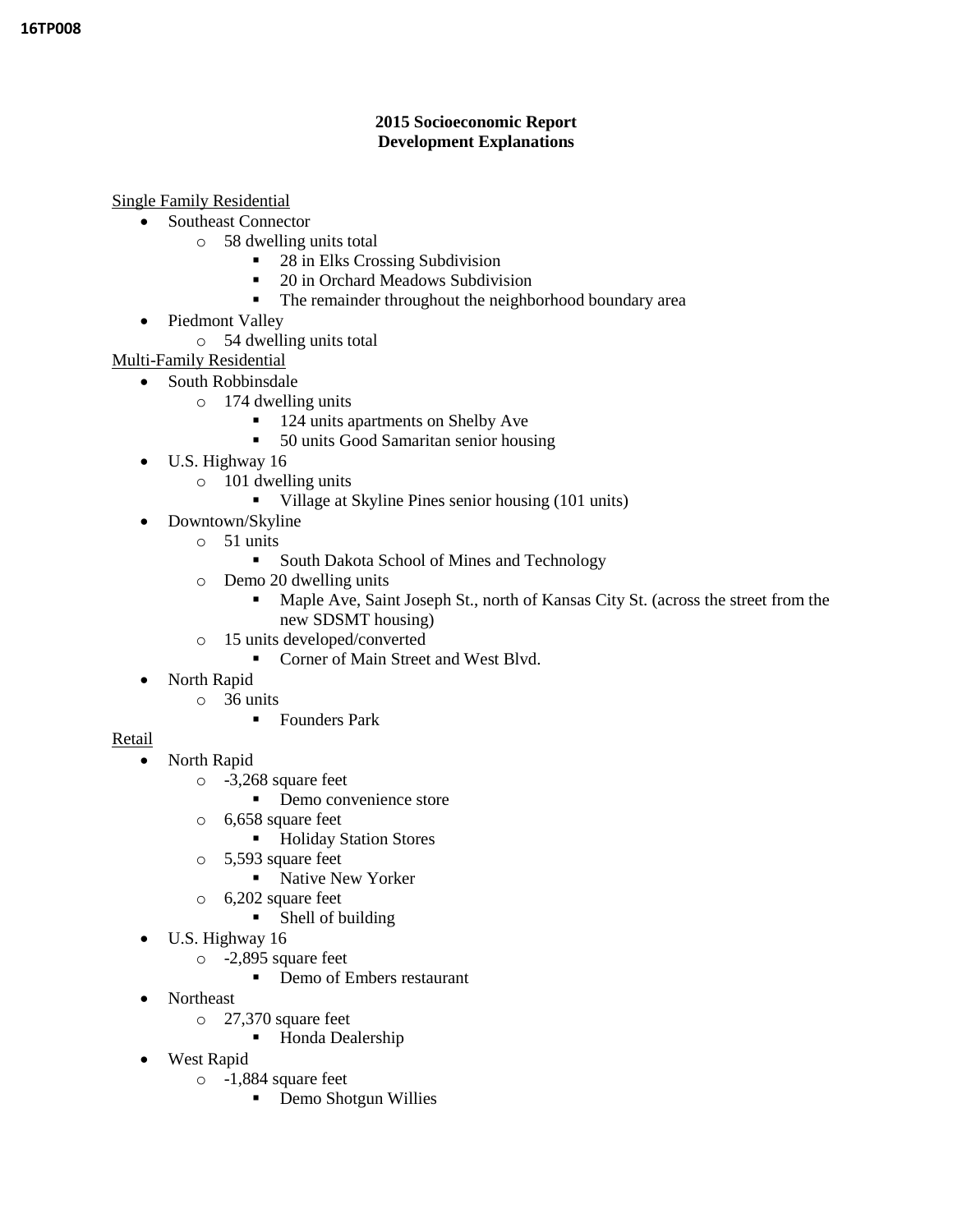- Elk Vale Road
	- o 5,577 square feet
		- **Perkins 1300 N Elk Vale Road (Atlantis LLC)**
- Southeast Connector
	- o 7,980 square feet
		- Strip mall 530 Cambell St.
- Ellsworth
	- o 15,000 square feet

### Jump Craze

# **Office**

- Downtown/Skyline
	- o -3,050 square feet
		- Demo 932 Saint Joseph St.
- Elk Vale Road
	- o 6,000 square feet
		- Day Care center
- North Rapid
	- o 2,000 square feet
		- Medical Office 1110 W Omaha St.
- U.S. Highway 16
	- o 8,450 square feet
		- 4,000 square feet dental office 1687 Tablerock Rd.
		- 4,450 square feet dental office 6005 S Hwy 16

### Industrial

- **Airport** 
	- o 28,944 square feet
		- 7,616 square feet industrial structure/barn
		- 5,088 square feet storage building
		- 640 square feet industrial structure/barn
		- 15,600 square feet -cold storage building
- Deadwood Ave
	- o -12,298 square feet
		- -64,011 square feet demo Ben French Power Plant (and cooling towers)
		- 8,640 square feet 2850 Lien St.
		- 7,500 square feet warehouse 1534 Samco Rd.
		- 1,250 square feet warehouse 4290 Universal Dr.
		- 34,323 square feet New Western States Fire 2319 N Plaza Dr.
- Elk Vale Road
	- o 39,900 square feet
		- Fox Den Storage
- **Ellsworth** 
	- o 19,553 square feet
		- **Storage/warehouse buildings**
- Northeast
	- o 10,360 square feet
		- <sup>10,000</sup> square feet cold Storage/warehouse shell 3030 Dyess Ave.
		- 360 square feet cell tower and shelter
- **South Robbinsdale** 
	- o 520 square feet
		- **Storage building**